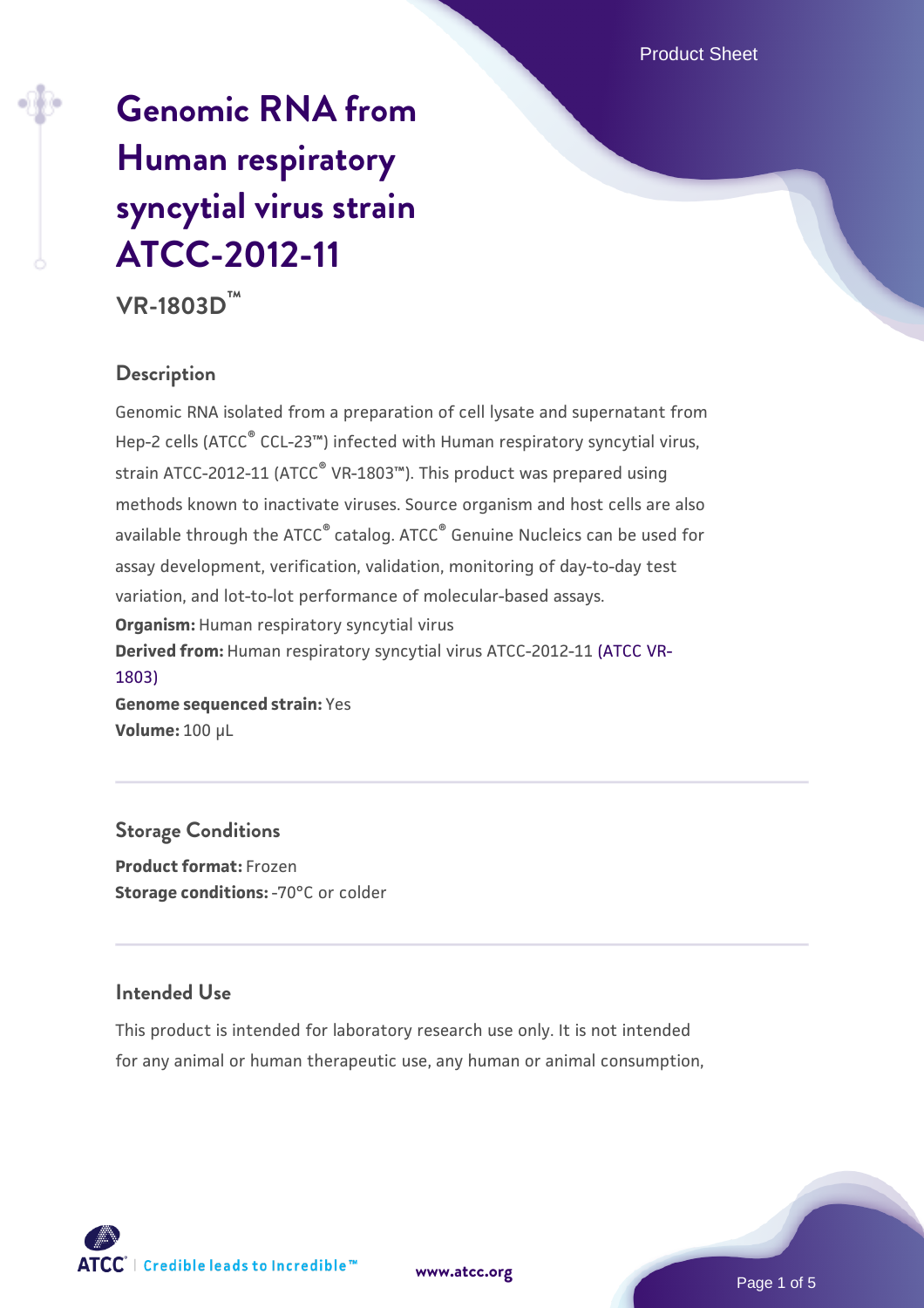#### **[Genomic RNA from Human respiratory syncytial virus](https://www.atcc.org/products/vr-1803d)** Product Sheet **[strain ATCC-2012-11](https://www.atcc.org/products/vr-1803d) VR-1803D**

or any diagnostic use.

# **Biosafety Level 1**

ATCC determines the biosafety level of a material based on our risk assessment as guided by the current edition of *Biosafety in Microbiological and Biomedical Laboratories (BMBL)*, U.S. Department of Health and Human Services. It is your responsibility to understand the hazards associated with the material per your organization's policies and procedures as well as any other applicable regulations as enforced by your local or national agencies.

# **Certificate of Analysis**

For batch-specific test results, refer to the applicable certificate of analysis that can be found at www.atcc.org.

## **Handling Procedures**

- 1. Thaw the vial at room temperature and immediately place on ice. Avoid exposing the RNA to repeated freeze-thaw cycles as it may result in degradation of the RNA.
- 2. Gently mix the sample to ensure an even distribution of material.
- Briefly centrifuge the tube before opening to ensure all liquid is at the 3. bottom.

#### **Notes**

RNA is easily degraded. Take extra precautions against contamination by using new gloves and clean lab coats when working with RNA. Use only RNase-

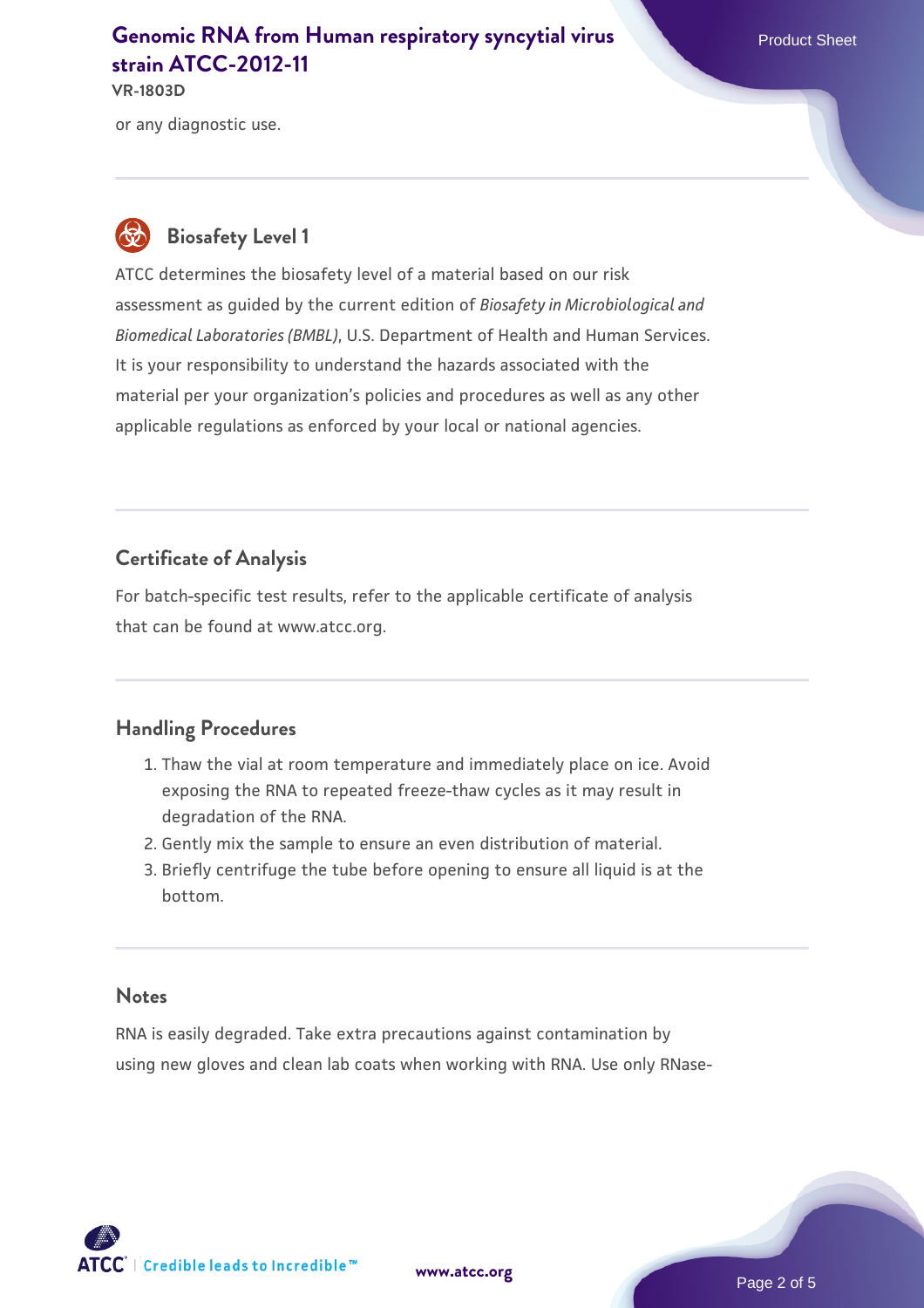# **[Genomic RNA from Human respiratory syncytial virus](https://www.atcc.org/products/vr-1803d)** Product Sheet **[strain ATCC-2012-11](https://www.atcc.org/products/vr-1803d)**

#### **VR-1803D**

free lab materials when handling this product. Vortexing can damage the RNA. Gentle pipetting is highly recommended. Aliquoting is highly recommended to avoid multiple freeze-thaws, which can damage the RNA.

#### **Material Citation**

If use of this material results in a scientific publication, please cite the material in the following manner: Genomic RNA from Human respiratory syncytial virus strain ATCC-2012-11 (ATCC VR-1803D)

#### **References**

References and other information relating to this material are available at www.atcc.org.

#### **Warranty**

The product is provided 'AS IS' and the viability of ATCC® products is warranted for 30 days from the date of shipment, provided that the customer has stored and handled the product according to the information included on the product information sheet, website, and Certificate of Analysis. For living cultures, ATCC lists the media formulation and reagents that have been found to be effective for the product. While other unspecified media and reagents may also produce satisfactory results, a change in the ATCC and/or depositor-recommended protocols may affect the recovery, growth, and/or function of the product. If an alternative medium formulation or reagent is used, the ATCC warranty for viability is no longer valid. Except as expressly set forth herein, no other warranties of any kind are provided, express or implied, including, but not limited to, any implied warranties of merchantability, fitness for a particular purpose, manufacture according to cGMP standards, typicality, safety, accuracy, and/or



**[www.atcc.org](http://www.atcc.org)**

Page 3 of 5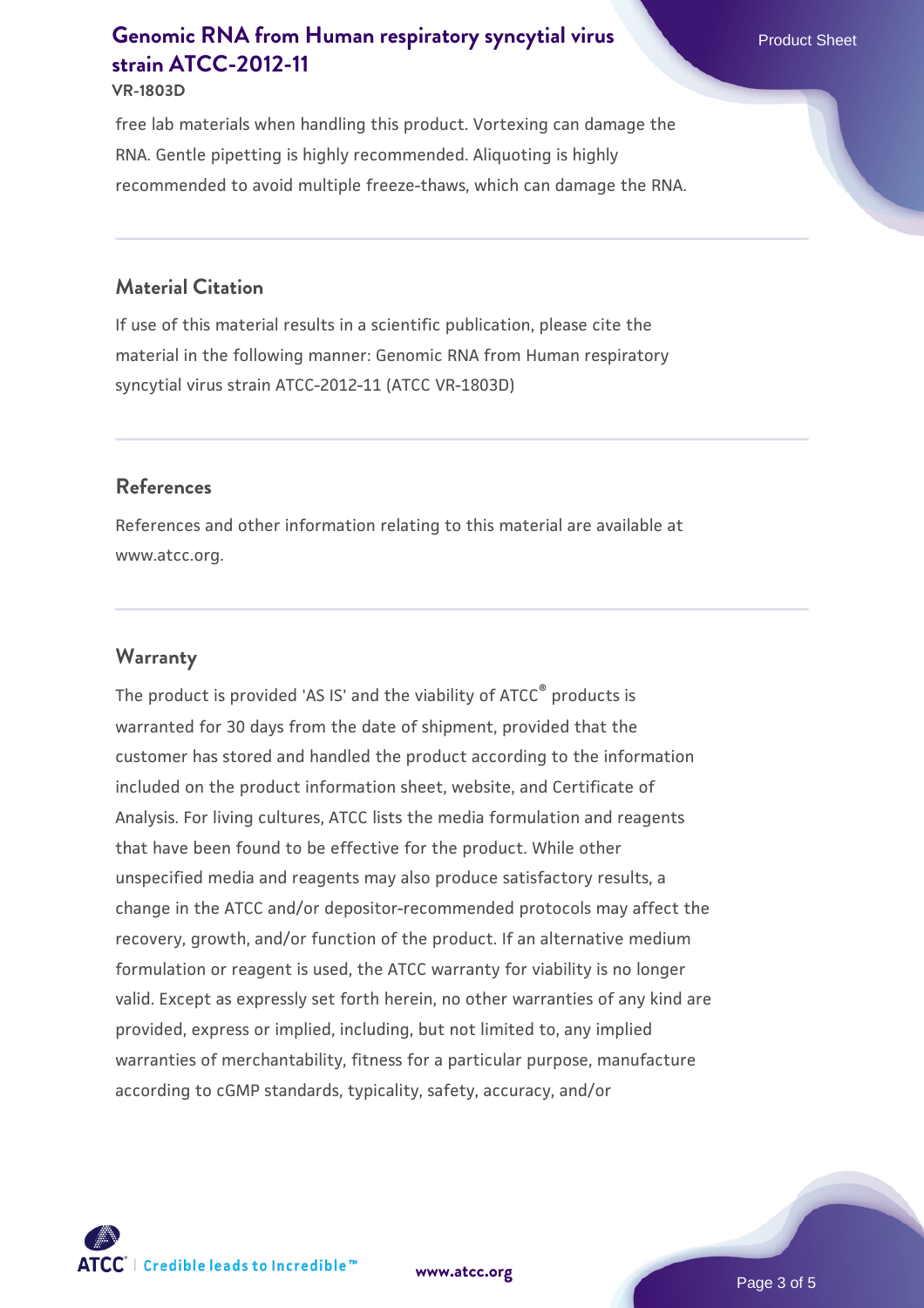#### **[Genomic RNA from Human respiratory syncytial virus](https://www.atcc.org/products/vr-1803d)** Product Sheet **[strain ATCC-2012-11](https://www.atcc.org/products/vr-1803d) VR-1803D**

noninfringement.

#### **Disclaimers**

This product is intended for laboratory research use only. It is not intended for any animal or human therapeutic use, any human or animal consumption, or any diagnostic use. Any proposed commercial use is prohibited without a license from ATCC.

While ATCC uses reasonable efforts to include accurate and up-to-date information on this product sheet, ATCC makes no warranties or representations as to its accuracy. Citations from scientific literature and patents are provided for informational purposes only. ATCC does not warrant that such information has been confirmed to be accurate or complete and the customer bears the sole responsibility of confirming the accuracy and completeness of any such information.

This product is sent on the condition that the customer is responsible for and assumes all risk and responsibility in connection with the receipt, handling, storage, disposal, and use of the ATCC product including without limitation taking all appropriate safety and handling precautions to minimize health or environmental risk. As a condition of receiving the material, the customer agrees that any activity undertaken with the ATCC product and any progeny or modifications will be conducted in compliance with all applicable laws, regulations, and guidelines. This product is provided 'AS IS' with no representations or warranties whatsoever except as expressly set forth herein and in no event shall ATCC, its parents, subsidiaries, directors, officers, agents, employees, assigns, successors, and affiliates be liable for indirect, special, incidental, or consequential damages of any kind in connection with or arising out of the customer's use of the product. While reasonable effort is made to ensure authenticity and reliability of materials on deposit, ATCC is not liable for damages arising from the misidentification or misrepresentation of such materials.

Please see the material transfer agreement (MTA) for further details regarding the use of this product. The MTA is available at www.atcc.org.